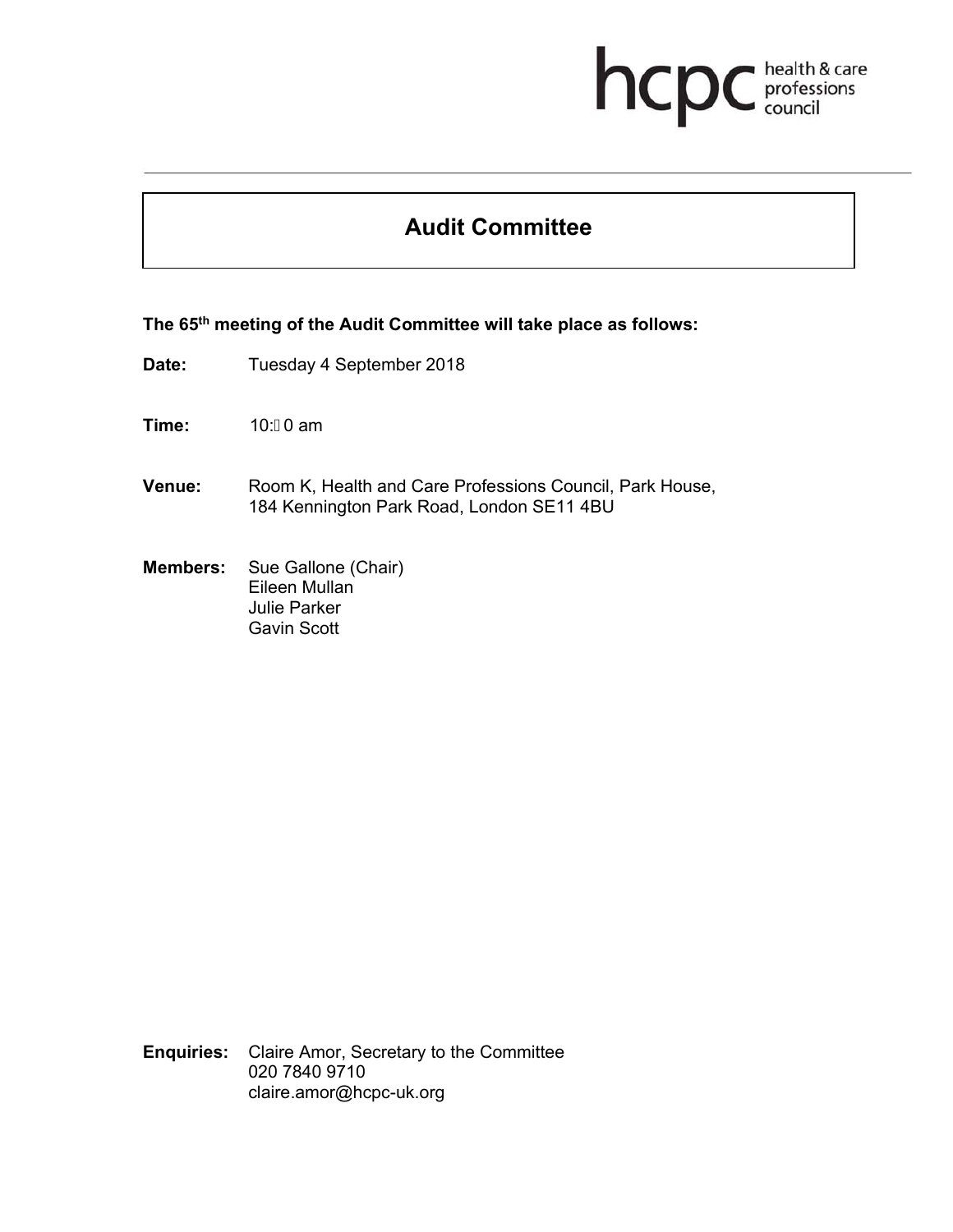Public Agenda

| $\mathbf 1$    |                                                                                                                                                          | <b>Chairs welcome and introduction</b>                                              | verbal                           |
|----------------|----------------------------------------------------------------------------------------------------------------------------------------------------------|-------------------------------------------------------------------------------------|----------------------------------|
| $\overline{2}$ |                                                                                                                                                          | <b>Apologies for absence</b>                                                        | verbal                           |
| 3              |                                                                                                                                                          | <b>Approval of agenda</b>                                                           | verbal                           |
| 4              |                                                                                                                                                          | <b>Declaration of members' interests</b>                                            | verbal                           |
| 5              | Minutes of the Audit Committee meeting of 12 June 2018<br>Claire Amor - Secretary to the Committee                                                       |                                                                                     | enclosure 1<br>AUD 32/18         |
| 6              | <b>Matters arising</b><br>Claire Amor - Secretary to the Committee                                                                                       | enclosure 2<br>AUD 33/18                                                            |                                  |
|                |                                                                                                                                                          | Items for discussion/approval                                                       |                                  |
| $\overline{7}$ | <b>Strategic Risk Register</b><br>Jaqueline Ladds, Executive Director of Policy and External Relations<br>Roy Dunn, Head of Business Process Improvement |                                                                                     | enclosure 3<br><b>AUD 34/18</b>  |
| 8              | Papers from the HCPC's Internal Auditors, Grant Thornton LLP as follows;                                                                                 |                                                                                     |                                  |
|                | I.                                                                                                                                                       | <b>Internal Audit Report - Strategic and Operational planning</b><br>For discussion | enclosure 4<br>AUD 35/18         |
|                | Ⅱ.                                                                                                                                                       | <b>Internal Audit Report - Phase 1 Registration Project</b><br>For discussion       | enclosure 5<br>AUD 36/18         |
|                | Ш.                                                                                                                                                       | Internal Audit Report - 5 Year Plan model financial analysis<br>To note             | enclosure 6<br>AUD 37/18         |
|                | IV.                                                                                                                                                      | Internal Audit progress report 2018-19<br>For discussion                            | enclosure 7<br>AUD 38/18         |
| 9              | <b>Internal Audit recommendation tracker</b><br>To note<br>Claire Amor - Secretary to the Committee                                                      |                                                                                     | enclosure 8<br>AUD 39/18         |
| 10             | <b>Regulation of Social Workers project - grant assurance</b><br>For discussion<br>Paul Cooper, Head of Projects                                         |                                                                                     | enclosure 9<br>AUD 40/18         |
| 11             | <b>Budget timetable 2019-20</b><br>For discussion<br>Tian Tian, Director of Finance                                                                      |                                                                                     | enclosure 10<br><b>AUD 41/18</b> |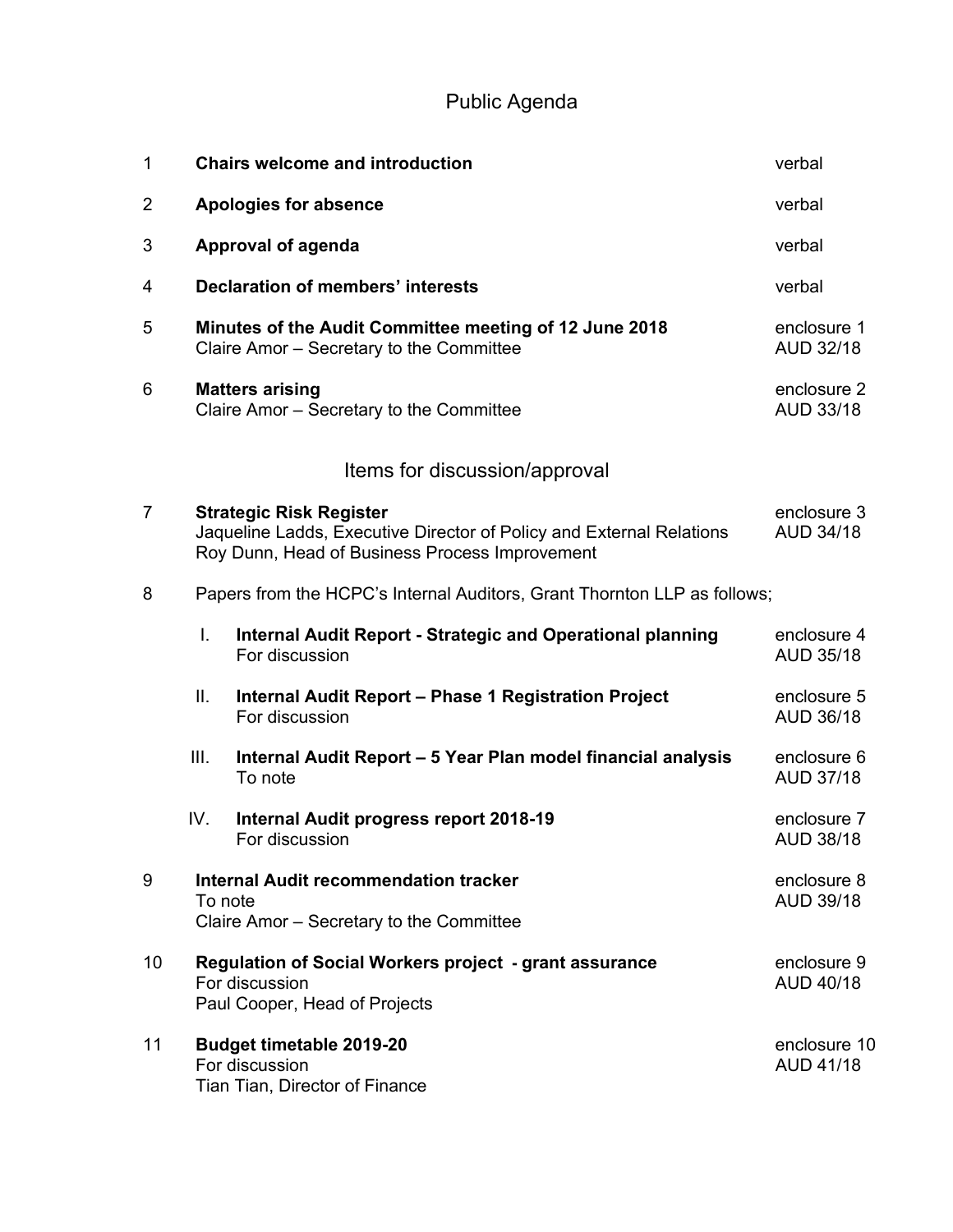| 12 <sup>2</sup> |                                                                   | <b>Quality Assurance department update</b><br>For discussion<br>Paula Lescott, Head of Quality Assurance | verbal                           |  |
|-----------------|-------------------------------------------------------------------|----------------------------------------------------------------------------------------------------------|----------------------------------|--|
| 13              |                                                                   | Papers from Roy Dunn, Head of Business Process Improvement as follows;                                   |                                  |  |
|                 | I.                                                                | <b>Social Work Risk Register</b><br>For discussion                                                       | enclosure 11<br><b>AUD 42/18</b> |  |
|                 | Ш.                                                                | <b>Business Process Improvement report</b><br>To note                                                    | enclosure 12<br>AUD 43/18        |  |
| 14              | Any other business<br>Previously notified and agreed by the Chair |                                                                                                          | verbal                           |  |
| 15              | Date & time of next meeting:<br>Tuesday 20 November 2018, 9.30 am |                                                                                                          | verbal                           |  |

## 16 **Resolution**

The Committee is invited to adopt one or more of the following:

'The Committee hereby resolves that the remainder of the meeting shall be held in private, because the matters being discussed relate to one or more of the following;

- (a) information relating to a registrant, former registrant or applicant for registration;
- (b) information relating to an employee or officer holder, former employee or applicant for any post or office;
- (c) the terms of, or expenditure under, a tender or contract for the purchase or supply of goods or services or the acquisition or disposal of property;
- (d) negotiations or consultation concerning labour relations between the Council and its employees;
- (e) any issue relating to legal proceedings which are being contemplated or instituted by or against the Committee or the Council;
- (f) action being taken to prevent or detect crime or to prosecute offenders;
- (g) the source of information given to the Committee in confidence; or
- (h) any other matter which, in the opinion of the Chair, is confidential or the public disclosure of which would prejudice the effective discharge of the Committee's or Council's functions.'

| ltem | <b>Reason for Exclusion</b> |
|------|-----------------------------|
|      |                             |
|      |                             |

17 **Private minutes of the Audit Committee meeting of 12 June 2018** enclosure 13 For approval and the set of the set of the set of the set of the AUD 44/18

Claire Amor – Secretary to the Committee